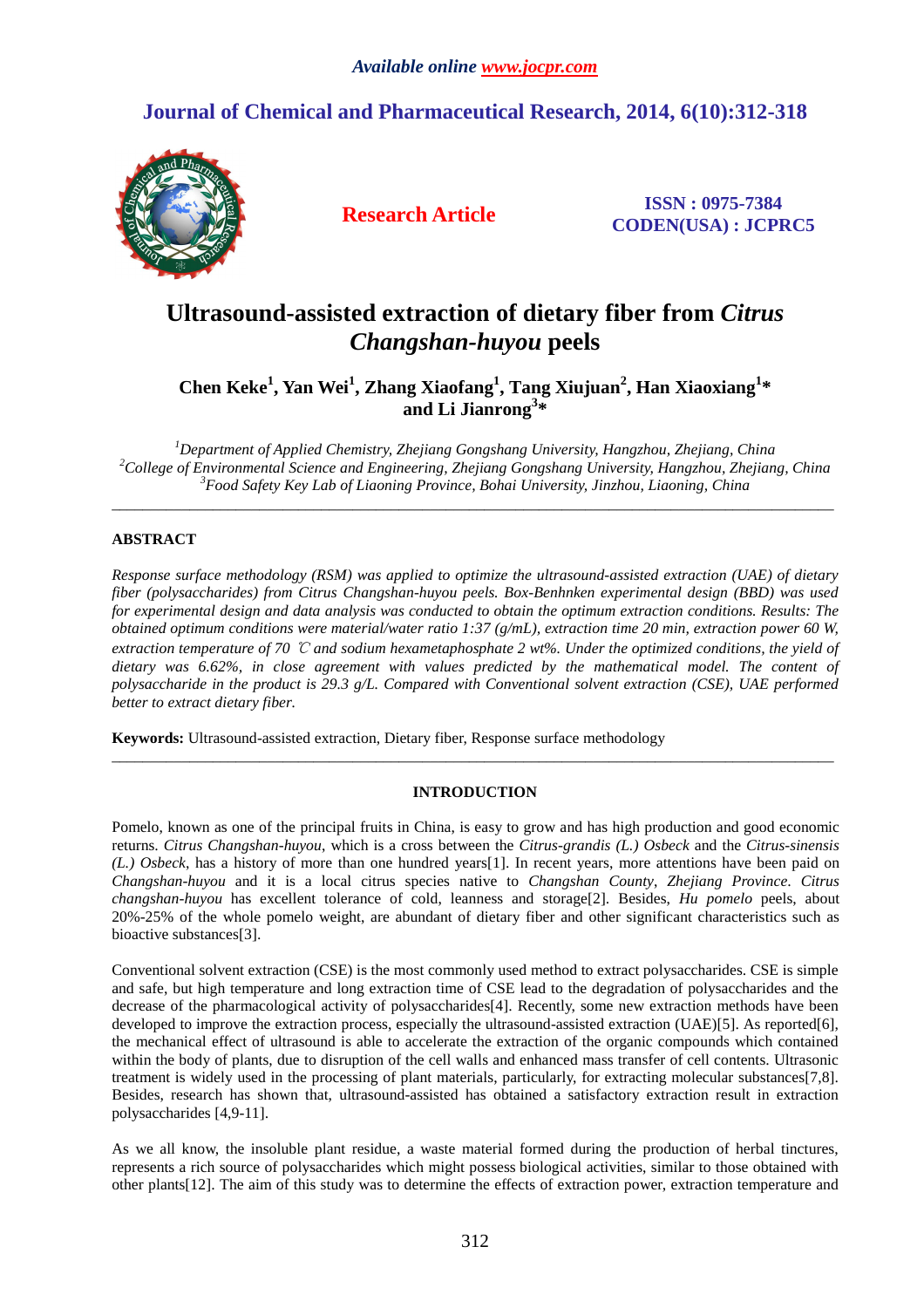extraction time in UAE on the yield of polysaccharides (soluble dietary fibre) from *Citrus Changshan-huyou* peels.

*\_\_\_\_\_\_\_\_\_\_\_\_\_\_\_\_\_\_\_\_\_\_\_\_\_\_\_\_\_\_\_\_\_\_\_\_\_\_\_\_\_\_\_\_\_\_\_\_\_\_\_\_\_\_\_\_\_\_\_\_\_\_\_\_\_\_\_\_\_\_\_\_\_\_\_\_\_\_*

## **EXPERIMENTAL SECTION**

## 2.1 Materials

Fresh *Citrus Changshan-huyou* peels (*Changshan County*, *Zhejiang Province*, China). The pomelo peel's moisture content was determined by drying at 80℃ to constant weight. Then the pomelo peels were ground into fine power (about size of 0.2mm). D-Glucose was obtained from Sigma–Aldrich (St. Louis, MO, USA). All other chemicals used were of analytical grade.

## 2.2 Extraction methods

2.2.1 Conventional solvent extraction (CSE) of polysaccharides from pomelo peels

2.0 g of the ground power was mixed with sodium hexametaphosphate buffers in a 500 mL round bottomed flask. The round bottomed flask is immersed in a constant temperature bath. The filtration experiment equipment adopts vacuum pump and filler. Filtered supernatant vacuum concentration to a quarter of the original volume, and then add three times the volume of 95% ethanol. The solution was then centrifuged (3500 r/min, 10 min), and the precipitate was dried under vacuum. The result was coarse polysaccharide.

2.2.2 Ultrasound-assisted extraction (UAE) of dietary fiber from pomelo peels

2.0 g of the ground power was mixed with sodium hexametaphosphate buffers in a 500 mL round bottomed flask. The round bottomed flask for ultrasonic processing. The same process goes for other operation method as above.

2.3 Purification of dietary fiber

The experiment processes of dietary fiber purified see the literature[13].

2.4 Determination of the total polysaccharide

The content of total polysaccharide in the coarse polysaccharide extracted from pomelo peels was determined with phenol-sulfuric acid method[14].

## **RESULTS AND DISCUSSION**

3.1 Effects of operation parameters of CSE on the yield of soluble dietary fibre

There are many factors which can influence the yield of soluble dietary fibre, such as ratio of water to raw material, extraction time, extraction temperature and mass fraction of extraction liquid, etc. In this study, the effect of ratio of water to raw material, extraction temperature and mass fraction of extraction liquid (sodium hexametaphosphate) were studied.

### 3.1.1 Effects of the single factor of CSE on the yield of soluble dietary fibre

The influence of ratio of water to raw material on the yield of soluble dietary fibre was shown in Fig. 1a. As ratio of water to raw material increased, the contact area between material and solvent also increased, making dietary fibre more fully dissolved out from pomelo peels and the yield of soluble dietary fibre increased. When water to raw material was 35:1 (mL/g), 5.7% of yield of soluble dietary fibre was obtained. However, the extraction efficiency of soluble dietary fibre declined slightly when the water to raw material was over 35:1 (mL/g). It was probably due to the increasing water content accelerated the dissolution of impurities so as to hinder the dissolution of polysaccharides[15]. Considering yield of soluble dietary fibre and energy consumption, less cost effective, the optimum ratio of water to raw material was 35:1 (mL/g).

Fig. 1b listed different extraction temperature on the yield of soluble dietary fibre when other extraction conditions were kept constant. From Fig. 1b, we found that the yield of dietary fibre increased with increasing extraction temperature. The maximum extraction yield was obtained at 75℃. The yield of dietary fibre decreased at the temperature over 75℃. The heat resistance of the soluble dietary fiber is poorer. So the optimum extraction temperature should be around 75℃.

Fig. 1c listed different mass fraction of extraction liquid on the yield of soluble dietary fibre when other extraction conditions were fixed as follows: extraction temperature of 70℃ and ratio of water to raw material of 35:1 (mL/g). The results showed that the maximum extraction yield of soluble dietary fibre was obtained with 2% of mass fraction of extraction liquid. With increasing mass fraction of sodium hexametaphosphate, the yield soluble dietary fibre decreased slighthly, so the mass fraction of sodium hexametaphosphate should be 2%.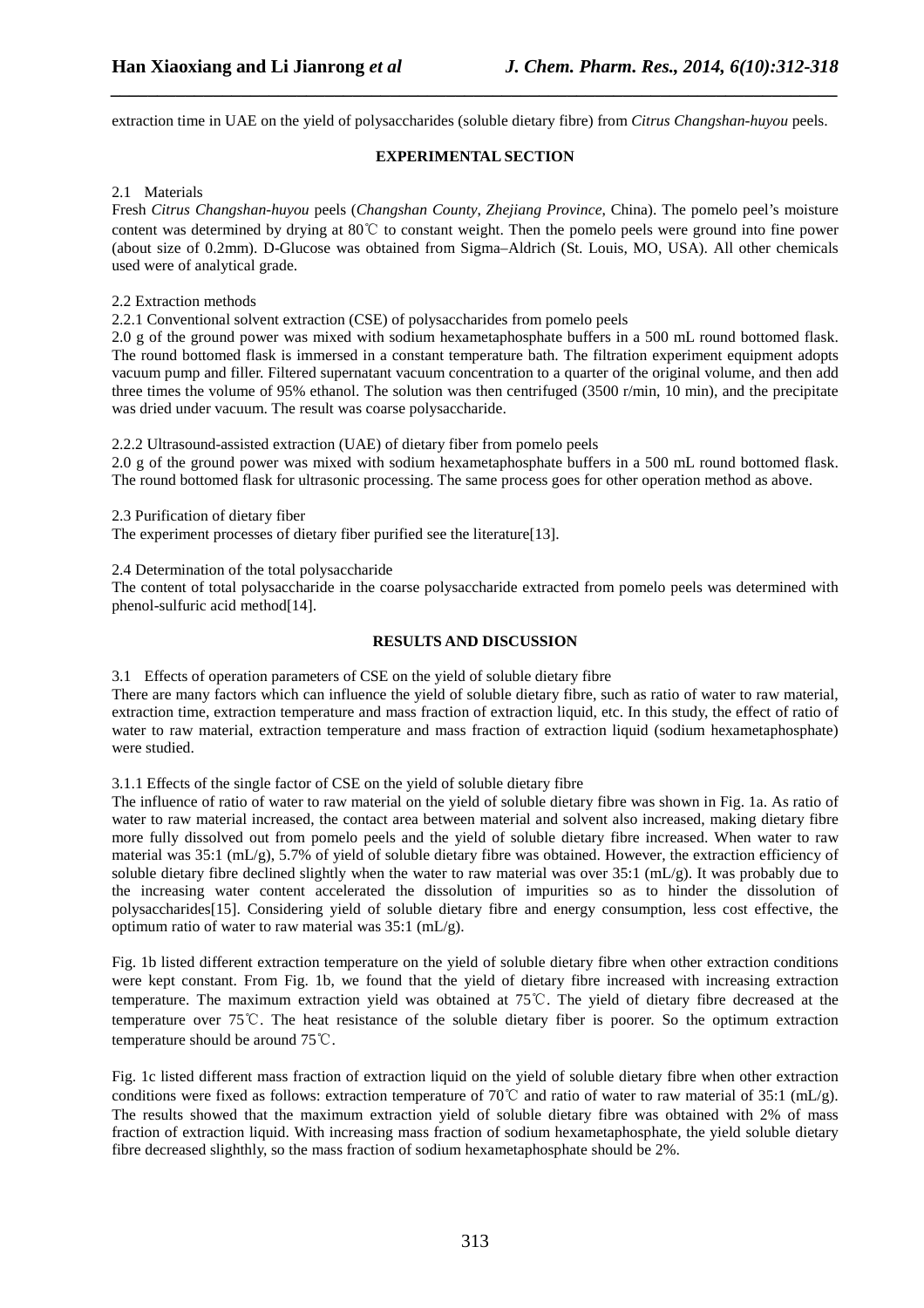

*\_\_\_\_\_\_\_\_\_\_\_\_\_\_\_\_\_\_\_\_\_\_\_\_\_\_\_\_\_\_\_\_\_\_\_\_\_\_\_\_\_\_\_\_\_\_\_\_\_\_\_\_\_\_\_\_\_\_\_\_\_\_\_\_\_\_\_\_\_\_\_\_\_\_\_\_\_\_*

**Fig. 1 Effects of three factors on the yield of polysaccharides: (a) ratio of water to raw material, (b) extraction temperature, and (c) mass fraction of extraction liquid** 

3.1.2 The Response Surface Analysis of CSE

According to the central composite experimental design principles of Box-Benhnken, the effects of ratio of water to raw material, extraction temperature and mass fraction of extraction liquid on the extraction yield of pomelo soluble dietary fibre were optimized with response surface methodology. Specific experimental scheme are shown in Table 1.

| Experiments | Temperature/ $\rm ^{o}C$ | Ratio of water to raw material/ $(mL/g)$ | Mass fraction of extraction liquid/% | Yield/% |
|-------------|--------------------------|------------------------------------------|--------------------------------------|---------|
|             | $x_I$                    | $x_2$                                    | $x_3$                                |         |
|             | 80                       | 30:1                                     |                                      | 2.1     |
|             | 80                       | 40:1                                     |                                      | 3.8     |
| 3           | 70                       | 30:1                                     |                                      | 2.8     |
|             | 70                       | 40:1                                     | 2                                    | 4.2     |
| C.          | 80                       | 30:1                                     | 3                                    | 3.9     |
| n           | 80                       | 40:1                                     |                                      | 6.7     |
|             | 80                       | 35:1                                     |                                      | 5.5     |
| 8           | 80                       | 35:1                                     |                                      | 6.1     |
| 9           | 90                       | 35:1                                     |                                      | 3.4     |
| 10          | 90                       | 40:1                                     |                                      | 4.8     |
| 11          | 90                       | 30:1                                     |                                      | 5.5     |
| 12          | 70                       | 35:1                                     |                                      | 3.4     |
| 13          | 80                       | 35:1                                     |                                      | 6.6     |
| 14          | 90                       | 35:1                                     |                                      | 5.0     |
| 15          | 80                       | 35:1                                     |                                      | 5.6     |
| 16          | 80                       | 35:1                                     | ◠                                    | 5.9     |
| 17          | 70                       | 35:1                                     |                                      | 4.1     |

**Table 1 The results of Response Surface Analysis of CSE** 

### 3.1.3 Interaction between the factors of CSE

The Design-Expert 7.1 analysis software is used to establish mathematical model and obtain the optimum conditions of CSE, according to the regression equation to draw maps[16]. The results of experiments were summarized in Fig. 2. Among which, Figs.2a and 2d represented the extraction yield of pomelo soluble dietary fibre with extraction temperature and ratio of water to raw material. We could see that ratio of water to raw material showed a more significant influence in comparison to extraction temperature. The relationship between extraction temperature and mass fraction of extraction liquid were showed in Figs.2b and 2e. When mass fraction of extraction liquid was kept constant, the yield increased with increasing extraction temperature, passing through a maximum and then decreased. The trend was similar to the effect of ratio of water to raw material and mass fraction of extraction liquid as shown in Figs. 2c and 2f.

#### 3.1.4 The determination of the extraction process of CSE

Combined with the mathematical analysis of the regression model, the best technology parameter of CSE as follows: ratio of water to raw material of 37.21:1 (mL/g), extraction temperature of 81.34℃ and mass fraction of extraction liquid of 2.19%; The yield of soluble dietary fibre of the theoretical value is 6.105% under the optimal extraction conditions. To test the reliability of the method of RSA, using the optimal extraction conditions of soluble dietary fibre extraction experiment was carried out. At the same time, considering the convenience of the actual operation, the optimal extraction conditions were modified: ratio of water to raw material of 37:1 (mL/g), extraction temperature of 81℃ and mass fraction of extraction liquid of 2%. The actual yield of soluble dietary fibre was 6.03%. Compared with the theoretical prediction, the relative error is smaller than 1%. Therefore, the result of the optimal extraction conditions of polysaccharide extraction by RSA can meet the requirement of reliability, and the method is practical.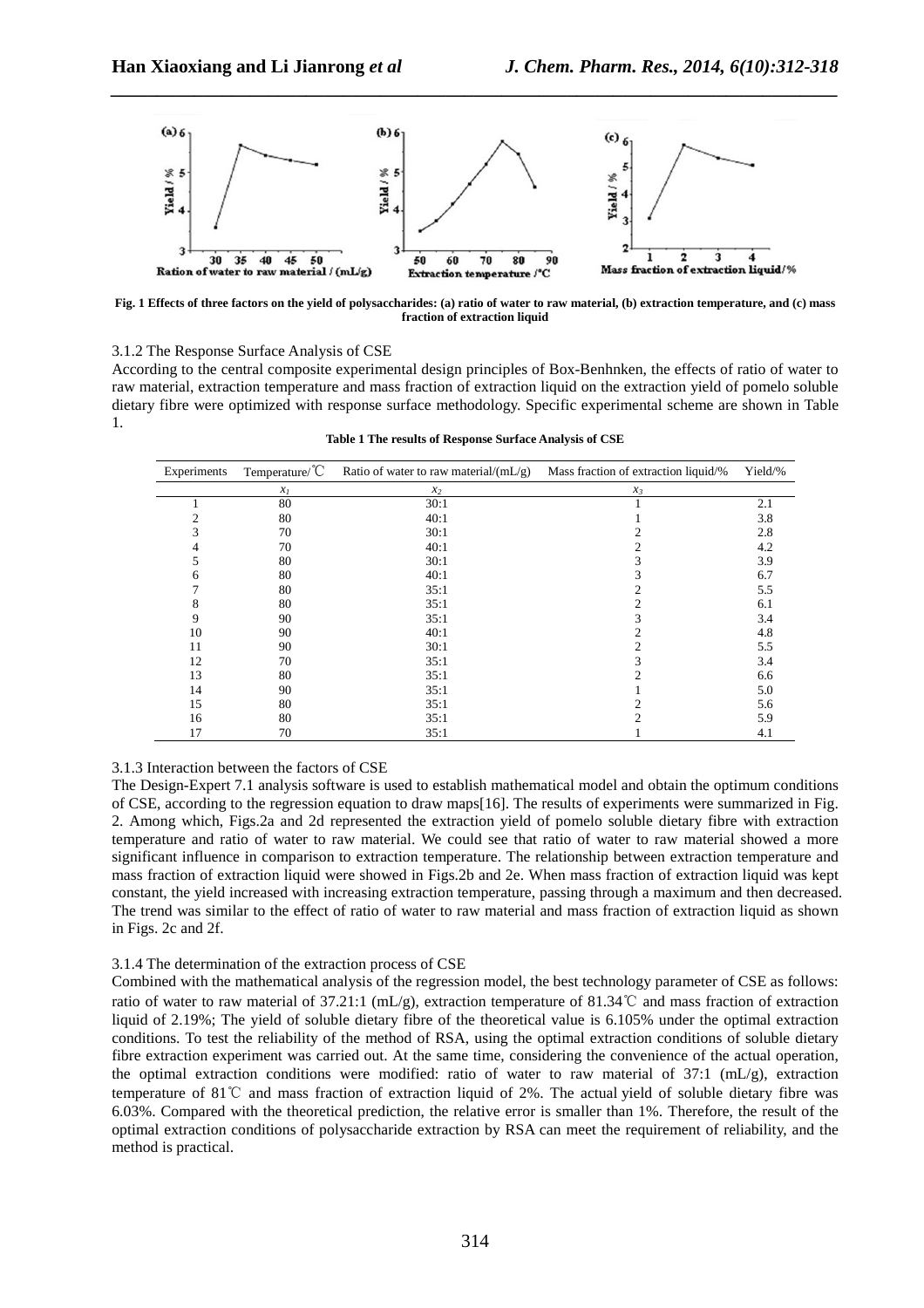

**Fig.2 (a-c) 3D response surface and (d-f) contour plots showing variations between a pair of experimental variables on predicted values of polysaccharides yield while keeping other variables at a constant level: (a) and (d) ratio of water to raw material vs extraction temperature; (b) and (e) ratio of water to raw material vs mass fraction of extraction liquid; (c) and (f) extraction temperature vs mass fraction of extraction liquid.** 

3.2 Effects of operation parameters of UAE on the yield of soluble dietary fibre

3.2.1 Effects of single factor of UAE on the yield of soluble dietary fibre

The extraction efficiency of UAE was influenced by various factors. Fig.3a listed the effect of extraction time on the yield of soluble dietary fibre, and other extraction conditions were fixed as follows: extraction temperature of 70℃, extraction power 60 W, ratio of water to raw material of 37:1 (mL/g). The results showed that The optimum yield of soluble dietary fibre was obtained when extraction time was 20 min. Ultrasound facilitated the soluble dietary fibre inside the cells release to the exterior solvent. Most of the soluble dietary fibre in broken cells released at the early period of extraction, and the yield of soluble dietary fibre increased in the first 20 min. However, long extraction time induced the degradation of soluble dietary fibre, and the yield of soluble dietary fibre decreased. Thus, the optimum extraction time was 20 min.

Fig. 3b listed different ultrasound temperature on the yield of soluble dietary fibre when other extraction conditions were fixed. From the results, we can see that the yield of soluble dietary fibre increased with the increasing ultrasound temperature from 50℃ to 70℃. High temperature can improve molecular movement, so, high-temperature solution will be conducive to make soluble dietary fibre dissolved from plant cells[16]. However, high temperature led to the decrease of surface tension and the increase of vapor pressure with micro bubbles, causing the damping of the ultrasonic wave[17]. Thus, the yield of soluble dietary fibre decreased when extraction temperature was over 70℃. Based on these results, the optimum extraction temperature was 70℃. The effect of extraction power on the yield of soluble dietary fibre in Fig.3c was studied with extraction temperature of 70℃ and other conditions fixed. The results showed that the yield of soluble dietary fibre increased significantly with increasing extraction power, and then decreased when extraction power was over 60 W. It was well known that extraction power facilitated the disruption of cell walls. Stronger extraction power improved the yield of soluble dietary fibre at the early period. However, the more chemical decompositions were generated with stronger extraction power[11].Thus, the optimum extraction power was 60 W.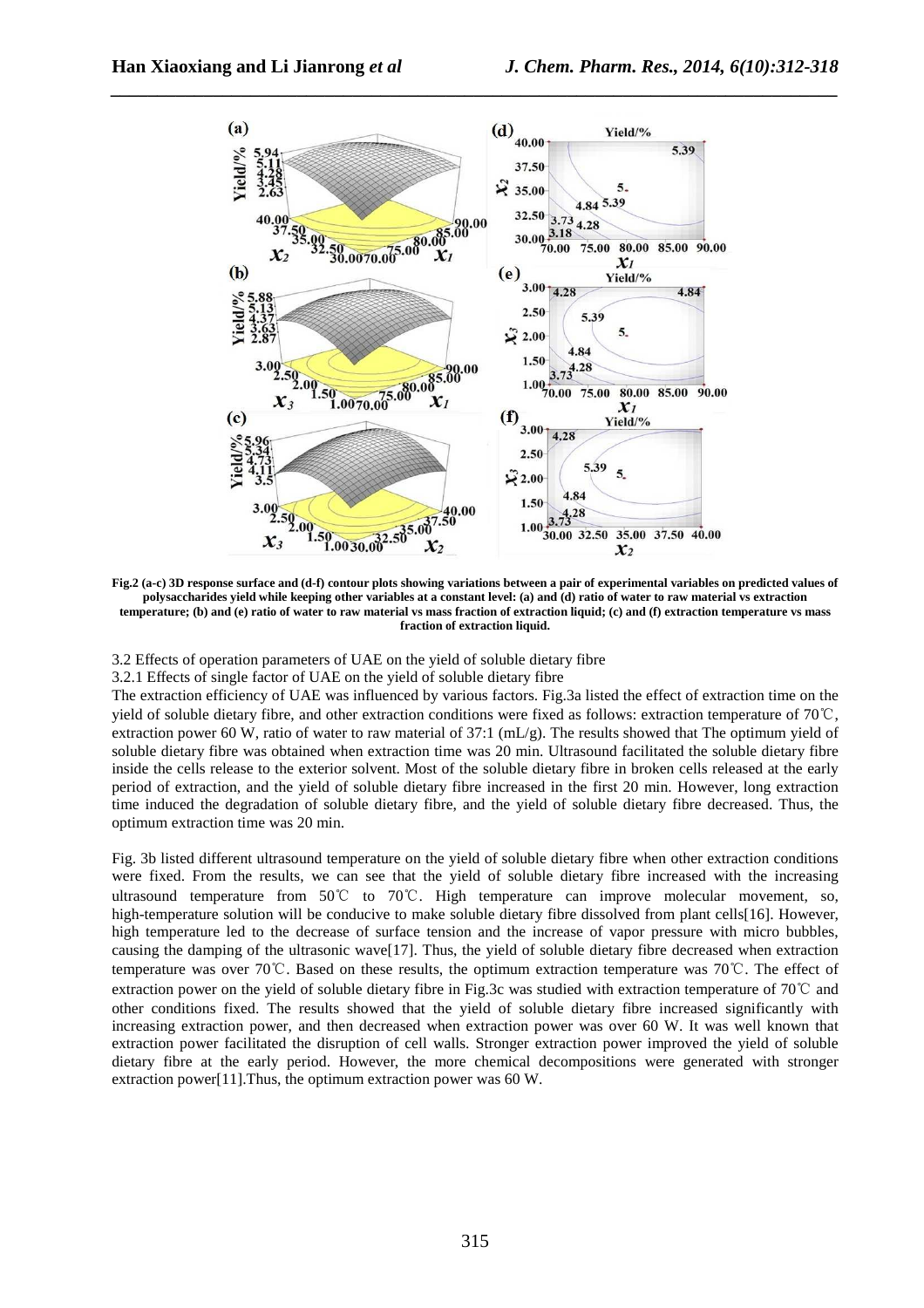

*\_\_\_\_\_\_\_\_\_\_\_\_\_\_\_\_\_\_\_\_\_\_\_\_\_\_\_\_\_\_\_\_\_\_\_\_\_\_\_\_\_\_\_\_\_\_\_\_\_\_\_\_\_\_\_\_\_\_\_\_\_\_\_\_\_\_\_\_\_\_\_\_\_\_\_\_\_\_*

**Fig. 3 Effects of three factors on the yield of polysaccharides: (a) ultrasound time, (b) ultrasound temperature, and (c) ultrasound power** 

### 3.2.2 The Response Surface Analysis of UAE

According to the central composite experimental design principles of Box-Benhnken, the effects of ultrasound time, ultrasound temperature and ultrasound power on the extraction yield of pomelo soluble dietary fibre were optimized with Response Surface methodology. Specific experimental scheme are shown in Table 2.

| Experiments | Temperature/°C | Ultrasound time/ min | Ultrasound power/W | Yield/% |  |
|-------------|----------------|----------------------|--------------------|---------|--|
|             | $x_I$          | $x_2$                | $x_3$              |         |  |
|             | 70             | 20                   | 60                 | 6.3     |  |
| 2           | 70             | 20                   | 60                 | 7.1     |  |
| 3           | 80             | 20                   | 70                 | 5.8     |  |
| 4           | 70             | 25                   | 50                 | 5.8     |  |
| 5           | 70             | 25                   | 70                 | 5.9     |  |
| 6           | 80             | 15                   | 60                 | 5.2     |  |
| 7           | 60             | 15                   | 60                 | 4.5     |  |
| 8           | 70             | 15                   | 50                 | 5.5     |  |
| 9           | 70             | 15                   | 70                 | 6.0     |  |
| 10          | 60             | 20                   | 70                 | 3.7     |  |
| 11          | 60             | 20                   | 50                 | 3.5     |  |
| 12          | 70             | 20                   | 60                 | 6.5     |  |
| 13          | 80             | 20                   | 50                 | 6.2     |  |
| 14          | 80             | 25                   | 60                 | 4.8     |  |
| 15          | 70             | 20                   | 60                 | 6.5     |  |
| 16          | 70             | 20                   | 60                 | 5.9     |  |
| 17          | 60             | 25                   | 60                 | 5.6     |  |

**Table 2 The results of Response Surface Analysis of USE** 

#### 3.2.3 Interaction between the factors of UAE

The three dimensional (3-D) response plots and contour plots of yield of pomelo soluble dietary fibre with ultrasound temperature, ultrasound time and ultrasound power were given in Fig.4 respectively. As could be seen in Figs.4d and 4e, the two-dimensional contour lines were both saddle and it indicated that ultrasound temperature was likely to affect the yield of pomelo soluble dietary fibre than ultrasound time and ultrasound power, respectively. From Figs.4c and 4f, we could see that the effect of ultrasound power on yield of pomelo soluble dietary fibre was stronger than that of ultrasound time, yield of soluble dietary fibre changed more at the power range than at the time range.

#### 3.2.4 The determination of the extraction process of UAE

Combined with the mathematical analysis of the regression model, the best technology parameter of UAE as follows: ultrasound temperature of 72.27℃, ultrasound time of 20.10 min and ultrasound power of 60.28 W. The theoretical value of the yield of soluble dietary fibre of is 6.68 % under the optimal extraction conditions. To test the reliability of the method of RSA, using the optimal extraction conditions of soluble dietary fibre extraction experiment was carried out. At the same time, considering the convenience of the actual operation, the optimal extraction conditions were modified: ultrasound temperature of 70℃, ultrasound time of 20 min and ultrasound power of 60 W. The actual yield of soluble dietary fibre was 6.62%. Compared with the theoretical prediction, the relative error is smaller than 1%. Therefore, the result of the optimal extraction conditions of soluble dietary fibre extraction by RSA can meet the requirement of reliability, and the method is practical.

#### 3.3 The content of total sugar

Water-soluble non-starch polysaccharides are the main active components of dietary fiber. Phenol-sulfuric acid method was employed to determine polysaccharide contents.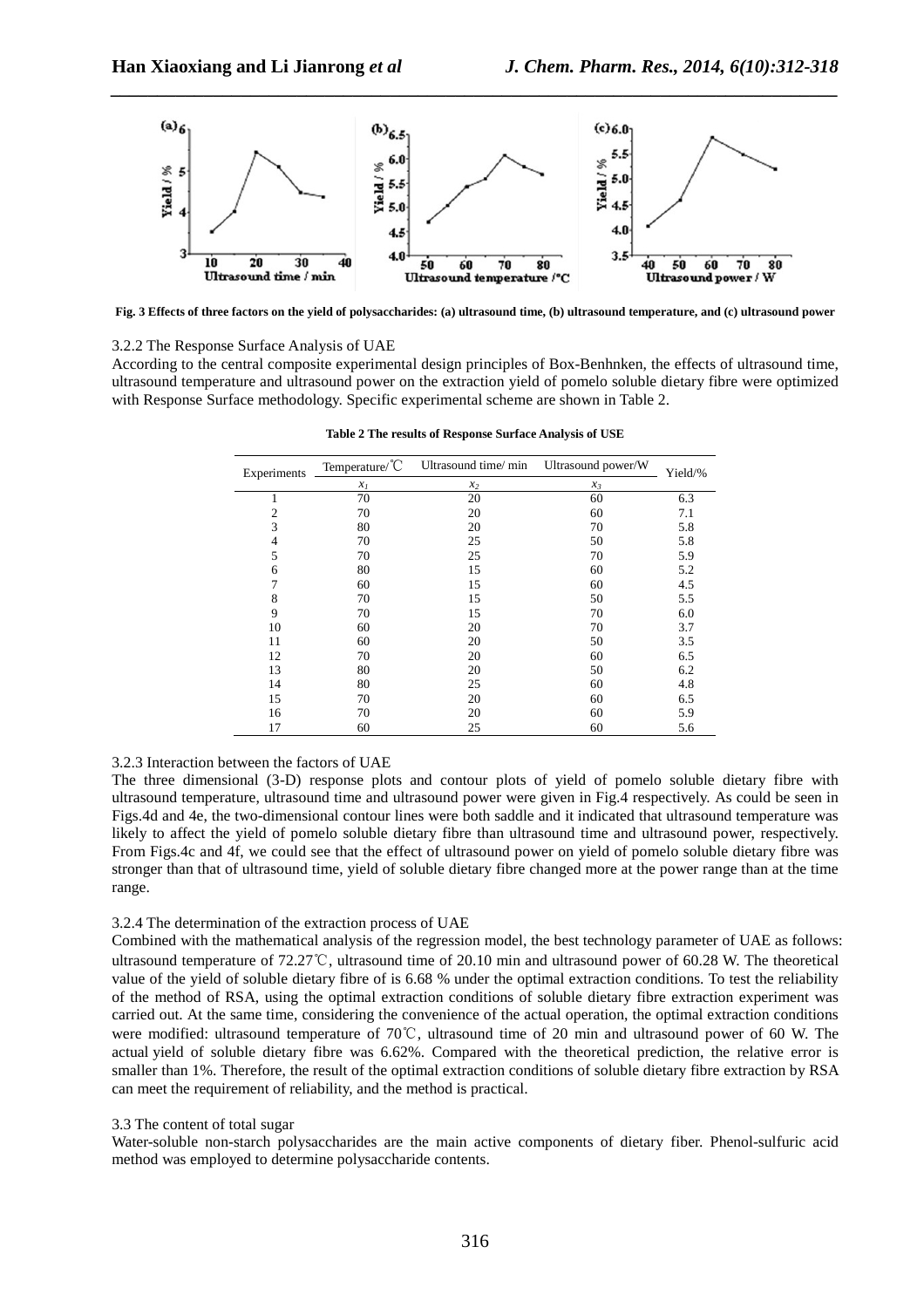Results: The standard curve equation is C=140.17A-9.3862,  $R^2$ = 0.9963. The absorbance values of the samples is A=0.276, so the content of polysaccharide in the product is 29.3 g/L.

*\_\_\_\_\_\_\_\_\_\_\_\_\_\_\_\_\_\_\_\_\_\_\_\_\_\_\_\_\_\_\_\_\_\_\_\_\_\_\_\_\_\_\_\_\_\_\_\_\_\_\_\_\_\_\_\_\_\_\_\_\_\_\_\_\_\_\_\_\_\_\_\_\_\_\_\_\_\_*



**Fig.4 (a-c) 3D response surface and (d-f) contour plots showing variations between a pair of experimental variables on predicted values of polysaccharides yield while keeping other variables at a constant level: (a) and (d) ultrasound temperature vs ultrasound time; (b) and (e) ultrasound temperature vs ultrasound power; (c) and (f) ultrasound time vs ultrasound power** 

#### **CONCLUSION**

The factors of CSE and UAE on the yield of soluble dietary fibre from the *Citrus Changshan- huyou* peels were studied. On the basis of the response surface method, we obtained the optimum technological conditions for soluble dietary fibre extraction. The CSE: ratio of water to raw material of 37:1 (mL/g), extraction temperature of 81℃ and mass fraction of extraction liquid of 2%, the actual yield of soluble dietary fibre was 6.03%. The UAE: ultrasound temperature of 70℃, ultrasound time of 20 min and ultrasound power of 60 W, the actual yield of soluble dietary fibre was 6.62%. After treated by ultrasonic extraction the yield of soluble dietary fibre from the *Citrus Changshan-huyou* peels increased to 6.62%, from 6.03% of CSE. The application of ultrasound during the extraction of polysaccharides from the *Citrus Changshan-huyou* peels had a positive effect on the extraction yield.

### **REFERENCES**

[1] Z Wei; QQ He. Flora of Zhejiang, Zhejiang Science and Technology Press, Hangzhou, **1986**, 438-439.

[2] JR Xing. Research on Processing Key Technology of Citrus *Changshanhuyou* Fruit Drinks. College Of Postgraduation, Bei Jing, **2012**.

[3] XM Zhao; XQ Ye; YF Xi, *Journal of Chinese Institute of Food Sci. and Technol*., **2004**, 4(2), 19-24.

[4] Z Hromádková; A Ebringerová; P Valachovic, *Ultrason. Sonochem*., **2002**, 9(1), 37-44.

[5] IE El'Piner. Ultrasound: Physical, Chemical and Biological Effects. Consultants Bureau, New York, **1964**, 98-99.

[6] XB Zhang. Extraction of Water-soluble Soybean Polysaccharides and Their Application in Acidic Milk Drinks. Zhejiang GongShang University, Hang Zhou, **2009**.

- [7] TJ Mason; L Paniwnyk; JP Lorimer, *Ultrason. Sonochem*., **1996**, 3(3), 253-260.
- [8] M Salisová; S Toma; TJ Mason, *Ultrason. Sonochem*., **1997**, 4(2), 131-134.
- [9] EL Zhao; XH Liang; HR Zhang, *Food Sci. and Technol*., **2006**, 27(6), 65-82.
- [10] YY Chen; HY Luo; AP Gao; M Zhu, *Innovative Food Sci. and Emerging Technol*., **2011**, 12(3), 305-309.
- [11] Z Ying; XX Han; JR Li, *Food Chem.,* **2011**, 127(3), 1273-1279.
- [12] R Srivastava; DK Kulshreshtha, *Phytochem*., **1989**, 28(11), 2877-2883.